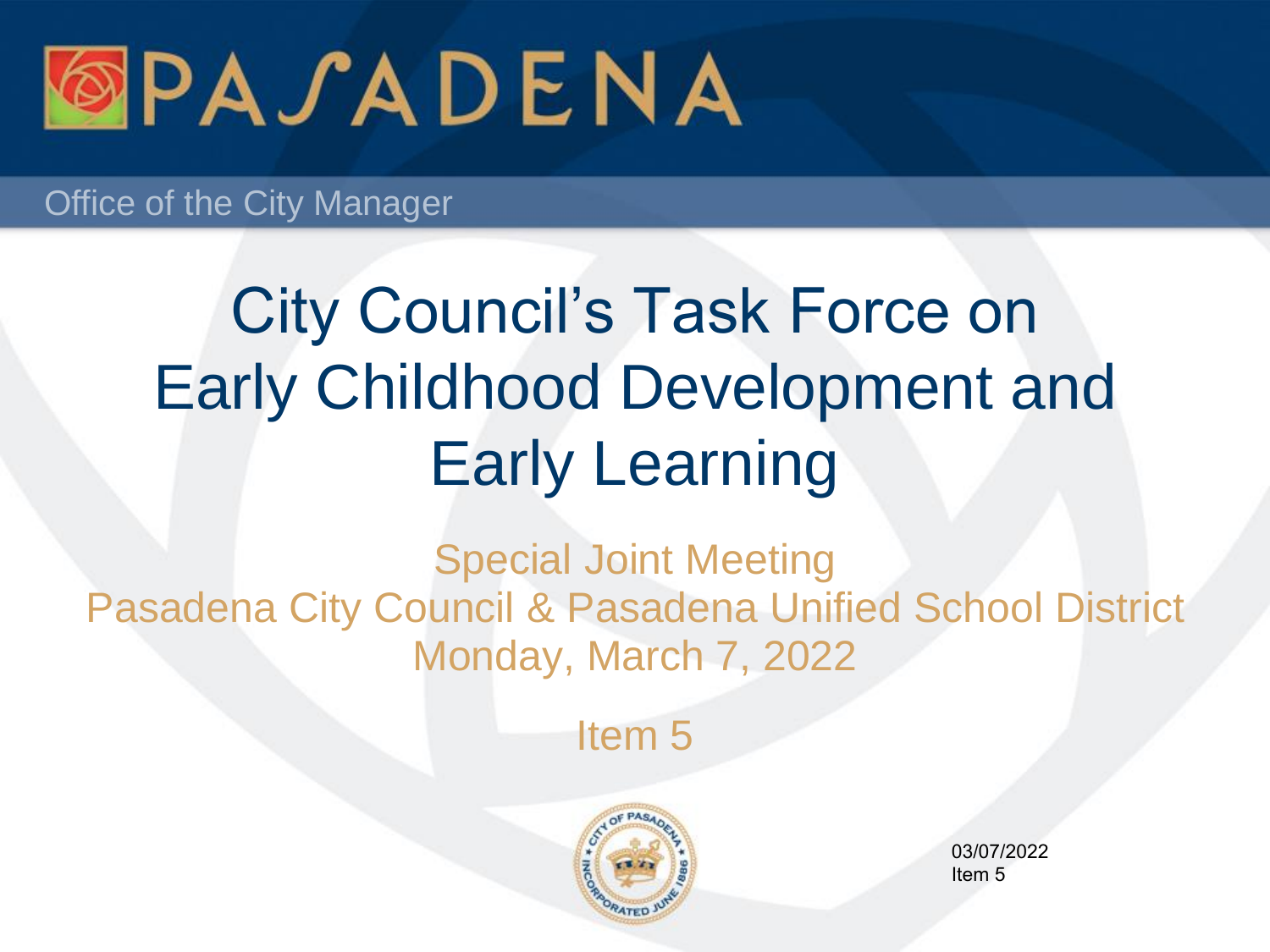

- In 2014, City Council requested an update to the 1994 Child Care Policy.
- An ad hoc committee was formed to revise the 1994 policy and develop a master plan for its implementation.
- The updated policy, renamed the Early Childhood Development Policy, called for the establishment of the Office of the Young Child to carry out implementation of the policy recommendations.



**Early Child Development Policy** 

**City of Pasadena** 

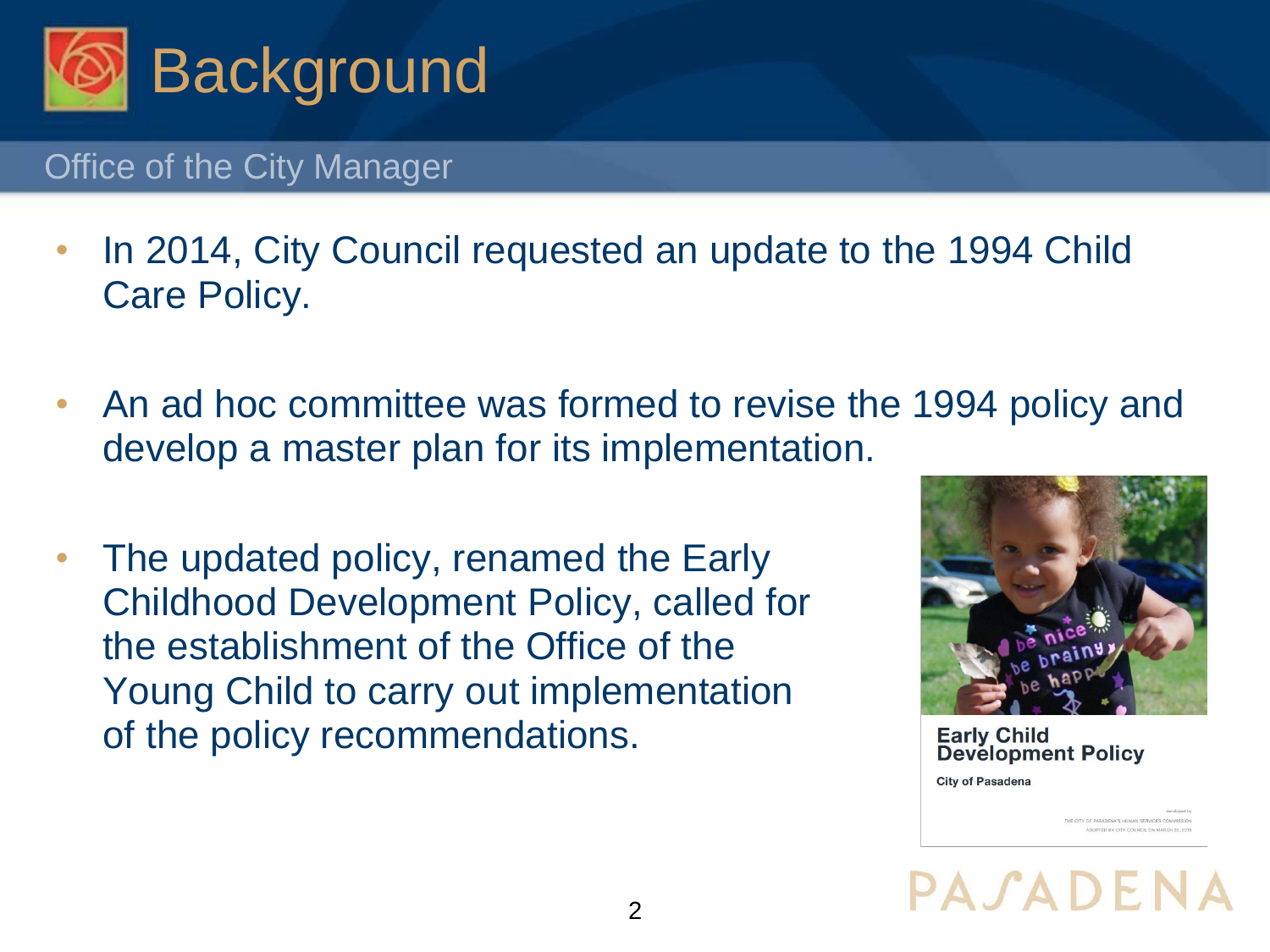

- At its February 28, 2022 meeting, City Council approved the formation of a new task force to work with staff to review the implementation of the 2015 policy.
- The task force will report back to Council on:
	- > The current status of implementation of the policy;
	- > Alignment with most recent science regarding best practices on early childhood programs;
	- > Policy changes needed to support young children and families given new challenges and circumstances that exist today.



PASADENA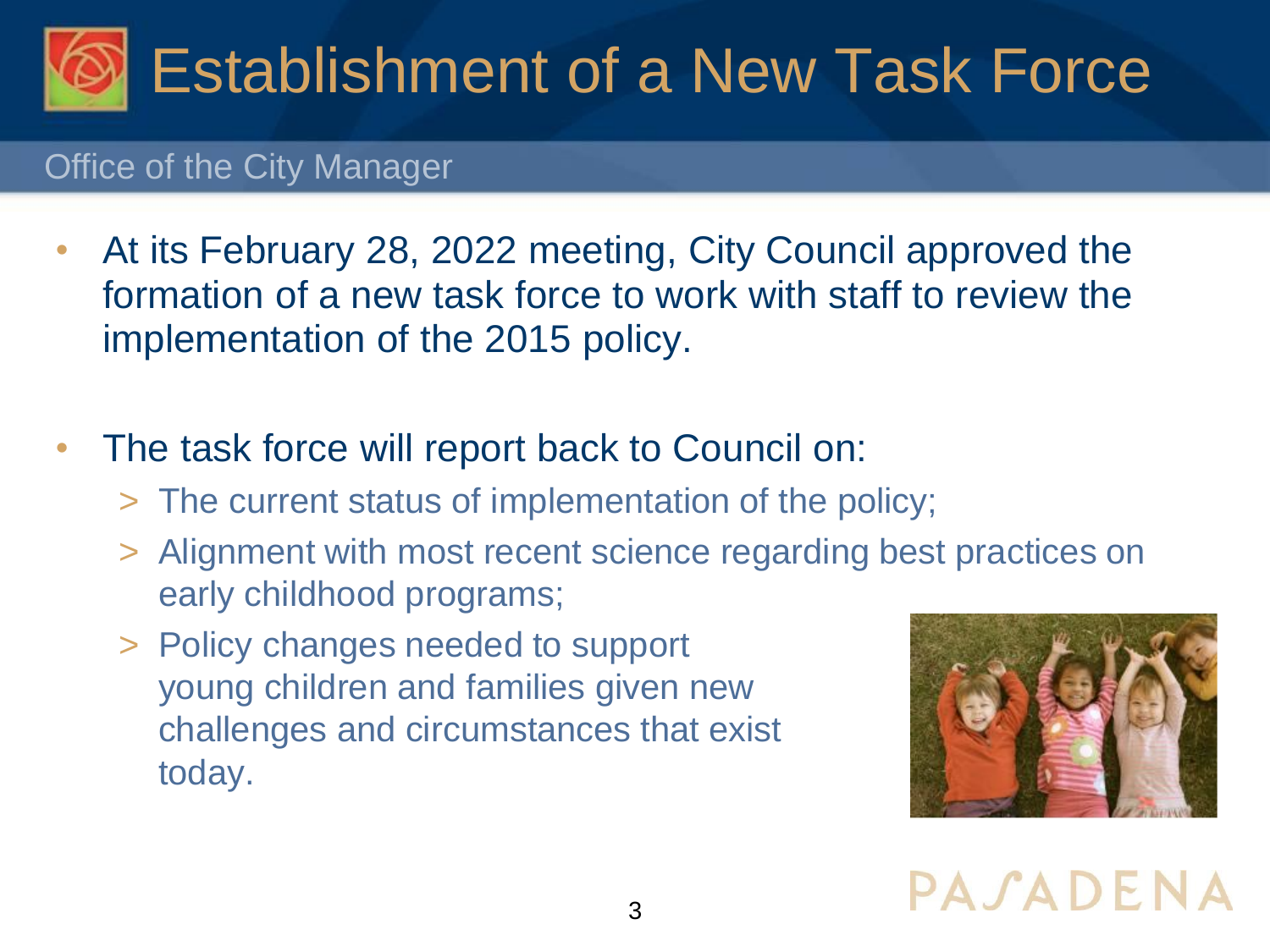

# • Amongst other things, the task force will:

- > Develop 5 Year goals and benchmarks;
- > Consider reinstatement of the Early Childhood Development Standing Committee (Human Services Commission);
- > Recommend strategies for policy integration into city departments/services;
- > Review opportunities to receive funding from ARPA & upcoming infrastructure bill;
- > Recommend opportunities to align work with a broad coalition of partners;
- > Recommend steps for Pasadena to become an Early Learning City by 2025.



PASADENA